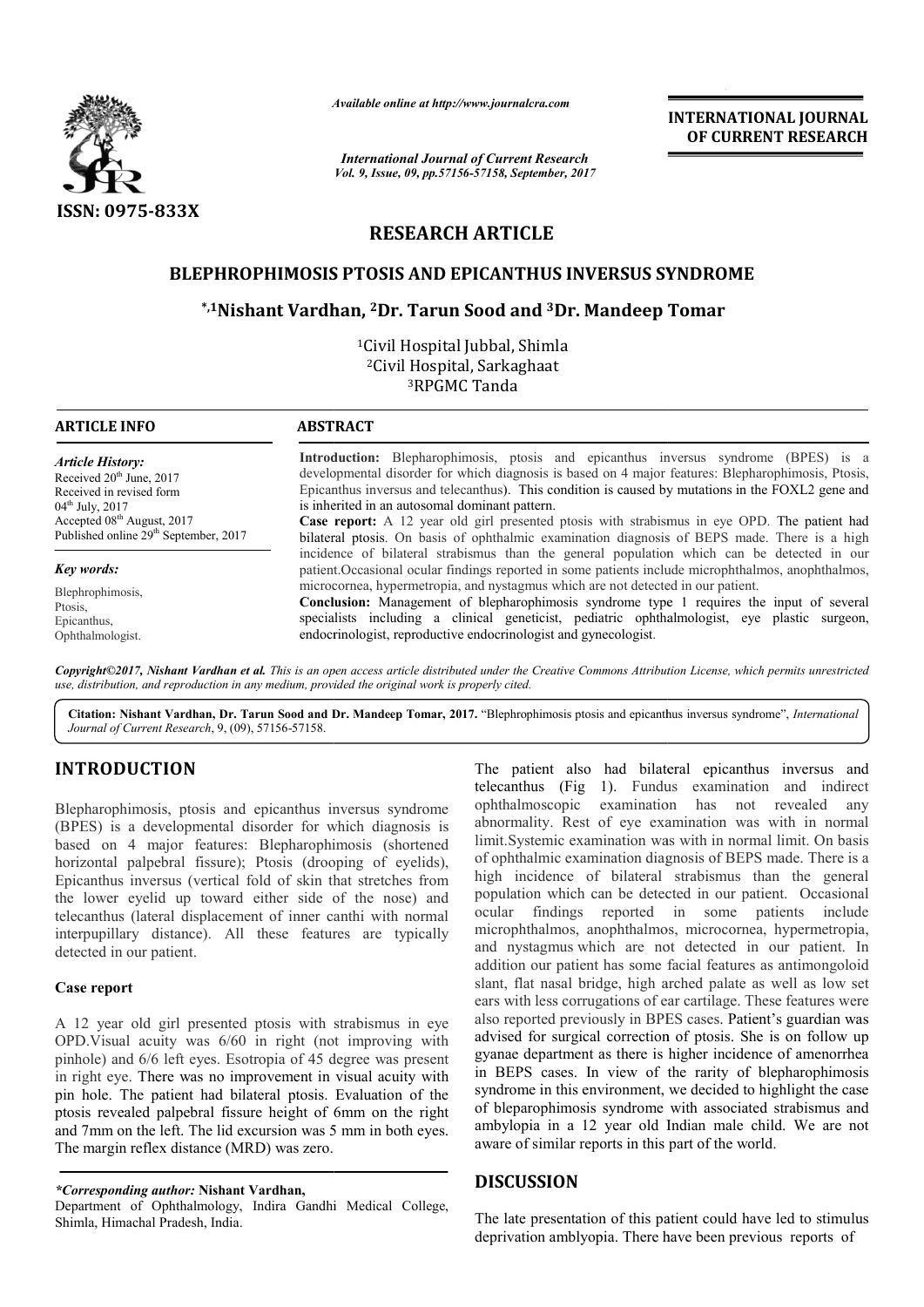amblyopia associated with blepharophimosis syndrome. A study by Jethani et al in India reported that 31.5% of their patients with blepharophimosis syndrome had amblyopia (Jethani et al., 2007). In case series report by Beckingsale et al, 39% of the 28 patients with blepharophimosis syndrome had amblyopia (Beckingsale, 2003). The authors concluded that patients with blepharophimosis syndrome have a high rate of amblyopia (Allen, 2008). In a case series of one hundred and one of blepharophimosis syndrome reviewed by Beaconsfield et al in London, 56.4% of them had amblyopia (Beaconsfield, 1991). It has been advocated that patients with severe ptosis should have their ptosis corrected before three years of age and all other patients should undergo surgery before five years of age (Beckingsale, 2003).



#### **Figure 1**

Blepharophimosis syndrome is a congenital eyelid malformation. It was first reported in 1841 by von Ammon. It is inherited in an autosomal dominant fashion (Cai, 1997). In humans, the upper and lower eyelids normally fuse together in the eight-week of development and separate again between fifth and seventh months (Sevel, 1988). Abnormal eyelid development has been observed in both mice and humans, but the molecular events governing both normal and abnormal eyelids development are not fully understood (Oley, 1988; Vassalli et al., 1994). However, some progress in understanding the molecular. Other chromosomal regions have been implicated in the aetiology of blepharophimosis syndrome. Maw et al reported linkage of blepharophimosis syndrome in large Indian pedigree to chromosome 7p13-p21 (Maw et al., 1996). Blepharophimosis syndrome is associated with dominantly inherited mutation in the FOXL2 gene on chromosome 3q23. The gene is expressed in the development of eyelid and ovary (Allen, 2008). Up to 75% of patients with blepharophimosis syndrome have relatives who have FOXL2 mutation, the remaining 25% of cases represent new mutation or milder expression in previous generations. Type 1, blepharophimosis syndrome is characterised by complete penetrance and transmission through males because of impaired female fertility due to premature ovarian failure. In type 2, there is incomplete penetrance and transmission by both males and females (Oley, 1988; Allen, 2008; Zlotogora). Blepharophimosis syndrome features include epicanthus inversus, low nasal bridge and ptosis of the eyelid resulting in narrowing of the palpebral fissures.Associated features of the eye include nystagmus, microphthalmos, microcornea and stenosis of the lateral canaliculi (Cai et al., 1997). Other features of blepharophimosis syndrome include mental retardation seen mainly in sporadic cases (Cai et al., 1987).

Refractive errors, amblyopia and strabismus are commonly associated with blepharophimosis syndrome. It is also often associated with nasolacrimal drainage problems.In view of the rarity of blepharophimosis syndromet, we decided to highlight the case of bleparophimosis syndrome.

#### **Conclusion and Manaement**

Management of blepharophimosis syndrome type 1 requires the input of several specialists including a clinical geneticist, pediatric ophthalmologist, eye plastic (oculoplastic) surgeon, endocrinologist, reproductive endocrinologist, and gynecologist. Eyelid surgery should be discussed with an oculoplastic surgeon to decide on the method and timing that is best suited for the patient. Traditionally, surgical correction of the blepharophimosis, epicanthus inversus, and telecanthus (canthoplasty) is performed at ages three to five years, followed about a year later by ptosis correction (usually requiring a brow suspension procedure). If the epicanthal folds are small, a "Y-V canthoplasty" is traditionally used; if the epicanthal folds are severe, a "double Z-plasty" is used. Unpublished reports have indicated that advanced understanding of the lower eyelid position has allowed for more targeted surgery that results in a more natural appearance. Generally, premature ovarian failure (POF) is treated with hormone replacement therapy. There is no specific treatment for POF caused by blepharophimosis syndrome type 1. Hormone replacement therapy is generally estrogen and progesterone and sometimes also includes testosterone. Birth control pills are sometimes substituted for hormone replacement therapy. Although health care providers can suggest treatments for some of the symptoms of POF, currently there is no scientifically established treatment to restore fertility for women diagnosed with POF (Premature Ovarian Failure, 2009).

### **REFERENCES**

- Allen C, Rubin P. 2008. Blepharophimosisptosis-epicanthus inversus syndrome (BPES): clinical manifestation and treatment. *Int Ophthalmol Clin,* 48(2):15-23.
- Beaconsfield M, Walker JW, Colin JRO. 1991. Visual development in the blepharophimosis syndrome. *Br J Ophthalmol,* 75:746-8.
- Beckingsale PS, Sullivan TJ, Wong VA, Oley C. 2003. Blepharophimosis syndrome: a recommendation for early surgery in patients with severe ptosis. *Clinical and Experimental Ophthalmology,* 31(2):138-42.
- Cai T, Tagle DA, Xia X, Yu P, He XX, Li LY, Xia JH. 1997. A novel case of unilateral blepharophimosis syndrome and mental retardation associated with de novotrisomy for chromosome 3q *J Med Genet.,* 34:772-6
- Jethani J, Kim U, Kharzei H, Vijayalaksmi P. 2007. Blepharophimosis syndrome and its association with amblyopia and refractive errors in a South Indian Population. *Asian J Ophthalmol,* 9:68-71.
- Maw M, Kar B, Biswas J, Biswas P, Nancarrow D, Bridges R, Kumaramanickavel G, Denton M, Badrinath SS. 1996. Linkage of blepharophimosis syndrome in a large Indian pedigree to chromosome 7p. Human Molecular Genetics, 5(12)2049-54.
- Oley C, Baraister M. 1988. Blepharophimosis, ptosis, epicanthus inversus syndrome (BPES syndrome). *J Med Genet,* 25:47-51.